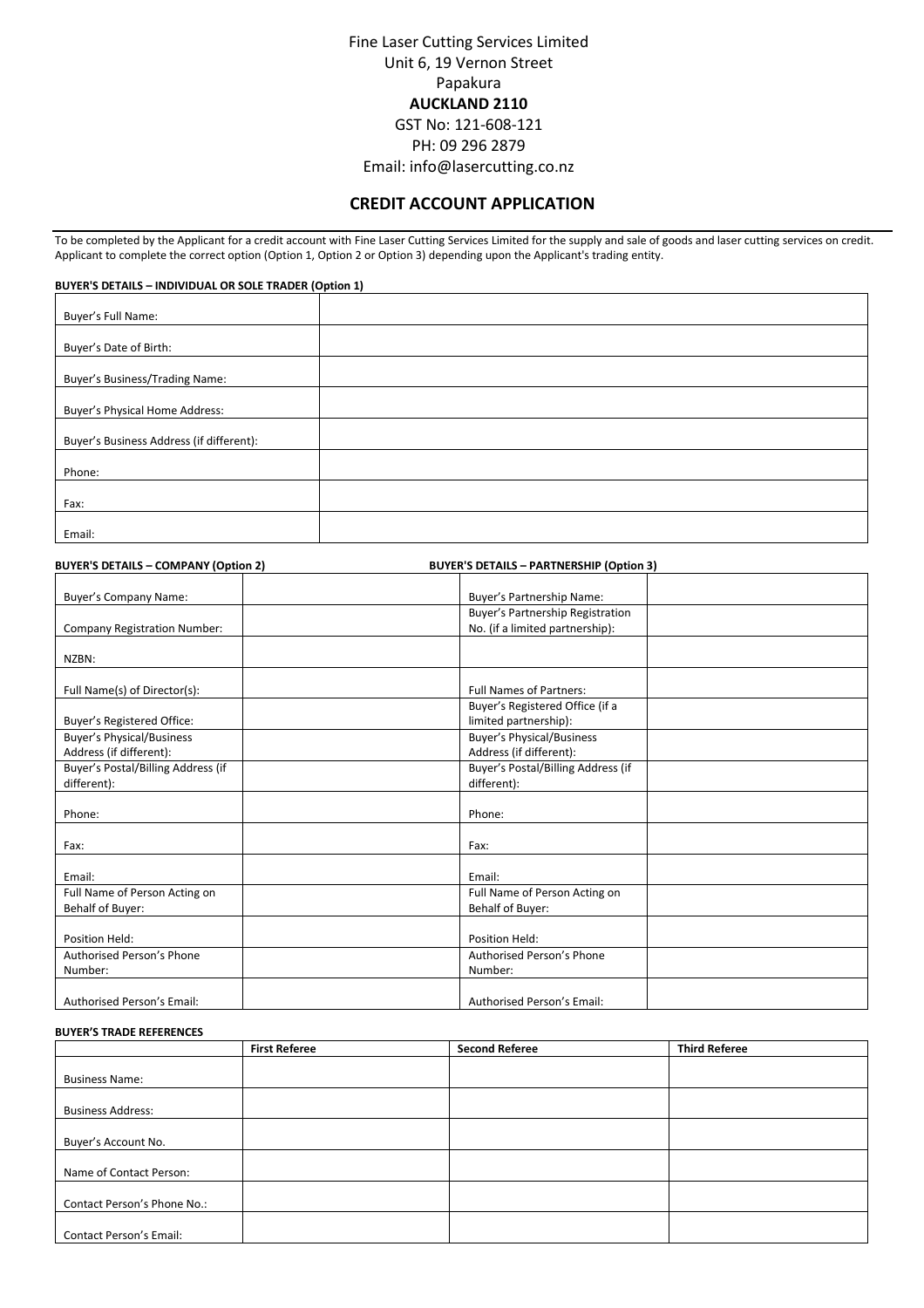#### **1. Definitions and Interpretations**

In these Terms and Conditions of Trade

#### **Fine Laser Cutting Services Limited – Terms and Conditions of Trade (Supply of Goods and Services on Credit)**

(Supply of Goods and Services on Credit) the following words have the following meanings:

- (a)"Buyer" means the Buyer (or any person acting on behalf of and with the authority of the Buyer) as described on any quotation, work authorisation or other form as provided by the Seller to the Buyer;
- (b)"Carrier" means the carrier responsible for the delivery of the Goods to the Buyer (contracted either by the Seller or the Buyer, as applicable);
- (c)"Contract" means each and every and all contracts for the supply of Goods and/or Services made between the Seller and the Buyer in accordance with these Terms;
- (d)"Default Rate" means 3% per calendar month;
- (e)"Goods" means Goods supplied by the Seller to the Buyer (and where the context so permits shall include any supply of Services) and includes Goods described on any invoices, quotation, work authorisation or any other forms as provided by the Seller to the Buyer;
- (f) "GST" means goods and services tax in terms of the Goods and Services Tax Act 1985 at the rate prevailing from time to time;
- (g)"Guarantor" means that person (or persons), or entity, who agrees to be liable for the debts of the Buyer on a principal debtor basis;
- (h)"Order" means an instruction, request or purchase order made by the Buyer to the Seller for the supply of Goods and/or Services;
- (i) "Quotation" means the Seller's quotation of the Price for the supply of the Goods and/or Services pursuant to the Order;;
- (j) "Quotation Confirmation" means the confirmation by the Buyer (either verbally or in writing) of the Seller's Quotation;
- (k)"PPSA" means the Personal Property Securities Act 1999;
- (l) "PPSR" means the Personal Property Securities Register;
- (m) "Price" means the price payable for the Goods and/or Services as agreed between the Seller and the Buyer in accordance with clause 3 of these Terms;
- (n)"Security Interests" means the security interests granted by the Buyer to the Seller under clause 7.1;
- (o)"Seller" means Fine Laser Cutting Services Limited, its successors and assigns or any person acting on behalf of and with the authority of Fine Laser Cutting Services Limited;
- (p)"Services" means all services supplied by the Seller to the Buyer and includes any advice or recommendations (and where the context so permits shall include any supply of Goods as defined above); and
- (q)"Terms" means these terms and conditions of trade (for the supply of goods and services on credit).
- 1.2 Reference in these Terms to a clause number is a reference to the numbered clause in these Terms.
- 1.3 A reference to a statute includes all regulations under and amendments to that statute and any statute passed in substitution for that statute or incorporating any of its provisions to the extent that they are incorporated.
- 1.4 Words, when used in these Terms in the context of a statute which confers a definition on those words, will have that statutory definition.

# **2. Offer and Acceptance**

- The Buyer is deemed to have accepted these Terms as being incorporated in all Contracts in any and all of the following circumstances:
- (a)the completion and signing of the credit account application (attached to and incorporating these Terms) by or on behalf of the Buyer;
- (b)an Order made by the Buyer;

(c)a Quotation Confirmation given by the Buyer; and/or

- (d)the Buyer's acceptance of Goods and/or Services supplied by the Seller. 2.2 Upon acceptance of these Terms by the Buyer the Terms are binding on the Buyer in all Contracts entered into, and can only be varied with the written consent of the Seller.
- 2.3 Any Order made by the Buyer to the Seller is an invitation to the Seller to provide a Quotation for the supply of the Goods and/or Services specified in .<br>the Order on these Terms.
- 2.4 Any Quotation Confirmation received by the Seller from the Buyer for the supply of Goods and/or Services constitutes an offer by the Buyer to purchase those Goods and/or Services at the Price and on these Terms. The Buyer may not revoke a Quotation Confirmation without the Seller's consent.
- 2.5 The Seller's written confirmation to the Buyer (after the Quotation Confirmation is received) that the Buyer's Order is accepted, or the delivery of the Goods and/or Services to the Buyer, constitutes the Seller's acceptance of the Buyer's offer to purchase those certain Goods and/or Services and, as from the date and time of that acceptance, there is a binding Contract between the Seller and the Buyer for the supply and sale of those Goods and/or Services.
- 2.6 Where more than one Buyer has entered into a Contract, the Buyers shall be jointly and severally liable for all payments of the Price and all other obligations of the Buyer under the Contract.
- 2.7 The Buyer shall give the Seller not less than fourteen (14) days' prior written notice of any proposed change of ownership of the Buyer, or any change in control of the Buyer, or any change in the Buyer's name and/or any other change in the Buyer's details (including but not limited to, changes in the Buyer's address, facsimile number, or business practice). The Buyer shall be liable for any loss incurred by the Seller as a result of the Buyer's failure to comply with this clause.
- 2.8 Goods and Services are supplied by the Seller only on the Terms to the exclusion of anything to the contrary in the Order or the Quotation Confirmation, notwithstanding that any such Order or Quotation Confirmation is given on terms that purport to override these Terms.

#### **3. Price And Payment**

3.1 At the Seller's sole discretion the Price shall be either:

(a)as indicated on invoices provided by the Seller to the Buyer in respect of Goods and/or Services supplied; or

- (b)the Seller's current price at the date of delivery of the Goods according to the Seller's current Price list; or
- (c)the Seller's quoted Price (subject to clause 3.2) which shall be binding upon the Seller provided that the Buyer shall accept the Seller's quotation in writing within thirty (30) days from the date of issue.
- 3.2 The Seller reserves the right to change the Price in the event of a variation to the Seller's quotation.
- 3.3 At the Seller's sole discretion a deposit may be required.
- 3.4 At the Seller's sole discretion: (a)payment for approved Buyers shall be made by instalments in accordance with the Seller's payment schedule; or
	- (b)payment for approved Buyers shall be due twenty (20) days following the end of the month in which a statement is posted to the Buyer's address or address for notices.
- 3.5 Time for payment of the Price shall be of the essence and will be stated on the invoice or any other forms. If no time is stated then payment shall be due seven (7) days following the date of the invoice.
- 3.6 Payment will be made by cash, or by cheque, or by bank cheque, or by direct credit, or by any other method as agreed to between the Buyer and the Seller, provided that payment shall not be deemed to have been made until the form of payment has been honoured, cleared or recognised.
- 3.7 GST and other taxes and duties that may be applicable shall be added to the Price except when they are expressly included in the Price.

#### **4. Delivery Of Goods**

- 4.1 At the Seller's sole discretion, delivery of the Goods shall take place when the Buyer takes possession of the Goods, either:
	- (a)when the Buyer's Carrier uplifts the Goods from the Seller's address; or
	- (b)at the Buyer's nominated address (in the event that the Goods are delivered by the Seller or the Seller's Carrier).
- 4.2 At the Seller's sole discretion, the costs of delivery (and any insurance that the Buyer directs the Seller to incur) are: (a)in addition to the Price; and/or

(b)for the Buyer's account.

- 4.3 The Buyer shall make all arrangements necessary to take delivery of the Goods whenever they are tendered for delivery. In the event that the Buyer is unable to take delivery of the Goods as arranged then the Seller shall be entitled to charge a reasonable fee for storage and redelivery.
- 4.4 Delivery of the Goods to a third party nominated by the Buyer is deemed to be delivery to the Buyer for the purposes of the Contract.
- 4.5 The failure of the Seller to deliver shall not entitle either party to treat the Contract as repudiated.
- 4.6 The Seller shall not be liable for any loss or damage whatsoever due to failure by the Seller to deliver the Goods (or any of them) promptly or at all, where due to circumstances beyond the control of the Seller.

#### **5. Risk and Insurance**

- 5.1 Notwithstanding that the Seller retains ownership of the Goods until they are paid for in full, all risk for the Goods passes to the Buyer from the time that Goods are first placed by the Seller into the possession of a Carrier for the purpose of delivery.
- 5.2 Until ownership of and title to the Goods passes to the Buyer pursuant to clause 6, the Buyer shall, at its own cost, keep the Goods insurance on a replacement basis (in the name of the Seller and the Buyer).
- 5.3 If any of the Goods are damaged or destroyed following delivery but prior to ownership and title passing to the Buyer, the Seller is entitled to receive all insurance proceeds payable for the Goods. The production of these Terms by the Seller is sufficient evidence of the Seller's rights to receive the insurance proceeds without the need for any person dealing with the Seller to make further enquiries.

**6. Title** The Seller and Buyer agree that ownership of and title to the Goods shall not pass until:

(a)the Buyer has paid the Seller all amounts owing for the Goods; and

- (b)the Buyer has met all other obligations due by the Buyer to the Seller in respect of all Contracts between the Seller and the Buyer.
- 6.2 It is further agreed that until such time as ownership of and title to the Goods shall pass from the Seller to the Buyer under clause 6.1: (a)where practicable the Goods shall be kept separate and identifiable as

the property of the Seller; (b)the Buyer will maintain the Goods in good order and condition;

- (c)the Seller may give notice in writing to the Buyer to return the Goods or any of them to the Seller and upon such notice being given the Buyer will immediately return those Goods and the rights of the Buyer to obtain ownership or any other interest in the Goods shall cease;
- (d)the Buyer is only a bailee of the Goods and the Buyer shall hold any proceeds from the sale or disposal of the Goods on trust for the Seller;
- (e)if the Goods are affixed to or converted into other products, the Seller will be the owner of the end products;
- (f) the Seller and the Seller's employees and agents are irrevocably authorised by the Buyer (in the event that the Buyer is in default under a Contract), without being required to give any notice, to enter on and into any premises owned, occupied or used by the Buyer, or any premises where the Goods are or are reasonably believed to be situated, as the invitee of the Buyer and to inspect and/or take possession of the Goods, and the Seller will not be liable for any reasonable loss or damage suffered as a result of any action by the Seller under this clause; and
- (g)the Buyer indemnifies the Seller in respect of any loss, damage, costs, claims or liability incurred by the Seller as a result of any breach by the Buyer of this clause 6.2 and/or the exercise by the Seller of its rights pursuant to clause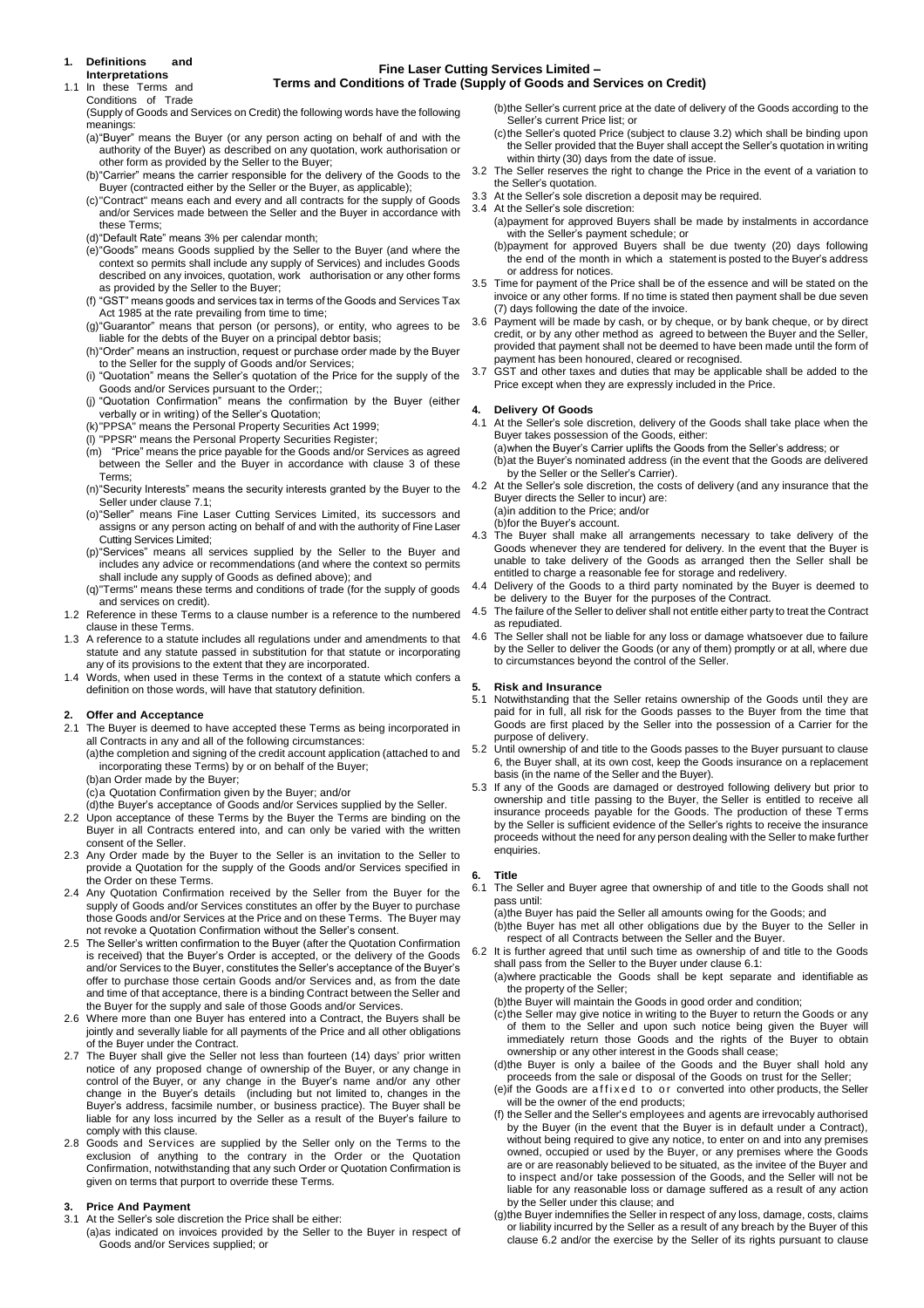6.2(f).

## **Fine Laser Cutting Services Limited – Terms and Conditions of Trade (Supply of Goods and Services on Credit)**

**7. Personal Property**

# **Securities Act 1999 ("PPSA")**

7.1 The Buyer acknowledges and agrees with the Seller that:

- (a)the Buyer grants to the Seller a purchase monies security interest in the Goods supplied by the Seller to the Buyer and all proceeds of the sale of those Goods as security for the payment of all monies and the observance and performance by the Buyer of the Buyer's obligations under the Contract for the supply of those Goods;
- (b)in addition to the security interested granted under clause 7.1(a), the Buyer supplied by the Seller to the Buyer, and all proceeds of the sale of those Goods, as security for the payment of all monies and the observance and performance of the Buyer's obligations under all Contracts for the supply of Goods; and
- (c)each Contract (incorporating these Terms) constitutes a security agreement for the purposes of the PPSA.
- 7.2 The Seller may register financing statements against the Buyer on the PPSR in respect of the Security Interests, in accordance with the PPSA.
- 7.3 The Buyer undertakes to:
	- (a)sign any further documents and/or provide any further information (such information to be complete, accurate and up-to-date in all respects) which the Seller may reasonably require, and do all things necessary, to ensure that the Security Interests in the Goods are perfected under the PPSA (and in the case of the Security Interest in clause 7.1(a), that the Security Interest is first in priority);
	- (b)indemnify, and upon demand reimburse, the Seller for all expenses incurred in registering a financing statement or financing change statement on the PPSR or releasing any Goods charged thereby; and
	- (c)immediately advise the Seller of any material change in its business practices of selling the Goods (including goods incorporating the Goods as accessions) which would result in a change in the nature of proceeds derived from such sales.
- 7.4 The Seller and the Buyer agree that nothing in sections 114(1)(a), 133 and 134 of the PPSA shall apply to these Terms.
- 7.5 The Buyer waives its rights as a debtor under sections 116, 120(2), 121, 125, 126, 127, 129, 131 and 132 of the PPSA.
- 7.6 Unless otherwise agreed to in writing by the Seller, the Buyer waives its right to receive a verification statement in accordance with section 148 of the PPSA.
- 7.7 The Buyer unconditionally ratifies any actions taken by the Seller under clauses 7.2 to 7.6.

# **8. Buyer's Disclaimer**

The Buyer hereby disclaims any right to rescind, or cancel any Contract with the Seller or to sue for damages or to claim restitution arising out of any inadvertent misrepresentation made to the Buyer by the Seller and the Buyer acknowledges that the Goods are bought relying solely upon the Buyer's skill and judgment.

# **9. Defects**

- The Buyer shall inspect the Goods on delivery and shall within three (3) days of delivery (time being of the essence) notify the Seller in writing of any alleged defect, shortage in quantity, damage or failure to comply with description. The Buyer shall afford the Seller an opportunity to inspect the Goods within a reasonable time following such notice. If the Buyer shall fail to comply with these provisions the Goods shall be presumed to be free from any defect, shortage in quantity, damage or failure to comply with description.
- 9.2 If the Seller agrees in writing that the Goods contain a defect and subject to clause 10, the Seller's liability is limited to either (at the Seller's discretion) replacing the Goods or repairing the Goods.

#### **10. Returns**

10.1Returns of Goods will only be accepted if:

- (a)the Buyer has complied with the provisions of clause 9.1; and
- (b)the Seller has agreed in writing to accept the return of the Goods; and (c)the Goods are returned at the Buyer's cost within seven (7) days of the delivery date; and
- (including by the Carrier); and
- (e)the Goods are returned in the condition in which they were delivered and with all packaging material in as new condition as is reasonably possible in the circumstances and no attempts have been made to rectify the Defect by any person not authorised by the Seller; and
- (f) the Goods have not had a process applied to them or been affixed to or incorporated in other goods.

## **11. Warranties and Exclusions**

- 11.1Subject to the conditions of warranty in clause 11.2 and the limits and exclusions in clauses 11.3 – 11.7 (inclusive) and clause 19, the Seller warrants that if any defect only in any workmanship of the Seller becomes apparent and is reported to the Seller within twelve months of the date of delivery (time being of the essence) then the Seller will either (at the Seller's sole discretion) replace or remedy the workmanship.
- 11.2The conditions applicable to the warranty given by Clause 11.1 are:
	- (a)the warranty shall not cover any defect or damage which may be caused or partly caused by or arise through:
		- (i) failure on the part of the Buyer to properly maintain any Goods; or (ii)failure on the part of the Buyer to follow any instructions or guidelines
		- provided by the Seller; or<br>iii) any use of a (iii) any use of any Goods otherwise than for any application specified on an Order or Quotation; or
		- (iv) the continued use of any Goods after any defect in workmanship becomes apparent or would have become apparent to a

tear, or any accident or act of God;

- (b)the warranty shall cease and the Seller shall thereafter in no circumstances be liable under the terms of the warranty if attempts are made to repair, alter or overhaul the workmanship without the Seller's consent;
- (c)in respect of all claims the Seller shall not be liable to compensate the Buyer for any delay in either replacing or remedying the workmanship or in properly assessing the Buyer's claim.
- grants to the Seller a security interest in all present and after-acquired Goods 11.3In respect of Goods that are not manufactured by the Seller, the only warranty given to the Buyer shall be the current warranty provided by the manufacturer of the Goods, and the Seller shall not be bound by nor be responsible for any term, condition, representation or warranty other than that which is given by the manufacturer of the Goods and, for the avoidance of doubt, the workmanship warranty in clause 11.1 is not given.
	- 11.4Goods that are produced from raw material sourced and supplied by or on behalf of the Buyer may not, in any circumstances, be returned to the Seller for credit or replacement or repair and the Buyer agrees that the Seller has no liability whatsoever for any defect in such Goods and the Buyer acknowledges and agrees that the Seller provides its Services to the raw material at the Buyer's sole risk in all respects. .
	- 11.5Goods that are produced using designs and/or drawings provided by or on behalf of the Buyer may not, in any circumstances, be returned to the Seller for credit or replacement or repair where the defect is due (in whole or in part) to issues arising from or connected with the said design and/or drawings, and the Buyer agrees that the Seller has no liability whatsoever for any defect in such Goods and the Buyer acknowledges and agrees that the Seller provides its Services utilising the said designs and/or drawings at the Buyer's sole risk in all respects.
	- 11.6Goods that have an additional process applied to them by a third party subcontracted by the Seller to apply that process (at the Buyer's request) may not, in any circumstances, be returned to the Seller for credit or replacement or repair where the defect is due (in whole or in part) to issues arising from or connected with additional process, and the Buyer agrees that the Seller has no liability whatsoever for any defect in such Goods and the Buyer acknowledges and agrees that the additional process is applied at the Buyer's sole risk in all respects.
	- 11.7Except as expressly provided in this clause 11, all warranties, conditions and other terms expressed or implied by statute, law or otherwise (including, without limitation the Contracts and Commercial Law Act 2017 and the Consumer Guarantees Act 1993) in a Contract are expressly excluded to the maximum extent that the law permits.

#### **12. Consumer Guarantees Act 1993**

12.1If the Buyer is acquiring Goods for the purposes of a trade or business, the Buyer acknowledges that the provisions of the Consumer Guarantees Act 1993 do not apply to the Contract for the supply and sale of Goods by the Seller to the Buyer.

#### **13. Intellectual Property**

- 13.1Where the Seller has designed, drawn or written designs and/or drawings for the Goods for the Buyer, then the copyright in those designs and drawings and documents shall remain vested in the Seller, and shall only be used by the Buyer at the Seller's discretion.
- 13.2The Buyer warrants that all designs. drawings or instructions given to the Seller will not cause the Seller to infringe any patent, registered design or trademark in the execution of the Order and the Buyer agrees to indemnify the Seller against any action taken by a third party against the Seller in respect of any such infringement.

#### **14. Default & Consequences Of Default & Termination**

- 14.1Interest on overdue invoices shall accrue daily from the due date for payment until the date of actual payment, at the Default Rate (and such shall compound monthly) after as well as before any judgment.
- 14.2In the event that the Buyer's payment is dishonoured for any reason the Buyer shall be liable for any dishonor fees incurred by the Seller.
- (d)the Goods have been handled, stored and/or used in a proper manner 14.3If the Buyer defaults in payment of any invoice when due, the Buyer shall indemnify the Seller from and against all costs and disbursements incurred by the Seller in pursuing the debt including legal costs on a solicitor and own client basis and the Seller's collection agency costs.
	- 14.4Without prejudice to any other remedies the Seller may have, if at any time the Buyer is in breach of any obligation under any Contract (including those relating to payment), the Seller may suspend or terminate the supply of Goods to the Buyer and any of its other obligations under any Contract. The Seller will not be liable to the Buyer for any loss or damage the Buyer suffers because the Seller has exercised its rights under this clause.
	- 14.5If any account remains overdue after thirty (30) days then an administration fee in the sum of \$20 or 10% of the outstanding amount (up to a maximum \$200), whichever is greater, shall be immediately due and payable by the Buyer to the Seller.
	- 14.6Without prejudice to the Seller's other remedies at law the Seller shall be entitled to cancel all or any part of any Order which remains unfulfilled or cancel any Contract (in which case all amounts owing to the Seller shall, whether or not due for payment, become immediately payable) in the event that:
		- (a)any money payable to the Seller becomes overdue, or in the Seller's opinion the Buyer will be unable to meet its payments as they fall due; or (b)the Buyer commits a material breach or breach of a material term of a Contract;
		- (c)the Buyer fails to comply with any notice of breach of Contract given by the Seller that is capable of remedy, within 10 working days;

(d)the Buyer commits an act of bankruptcy, becomes insolvent, convenes a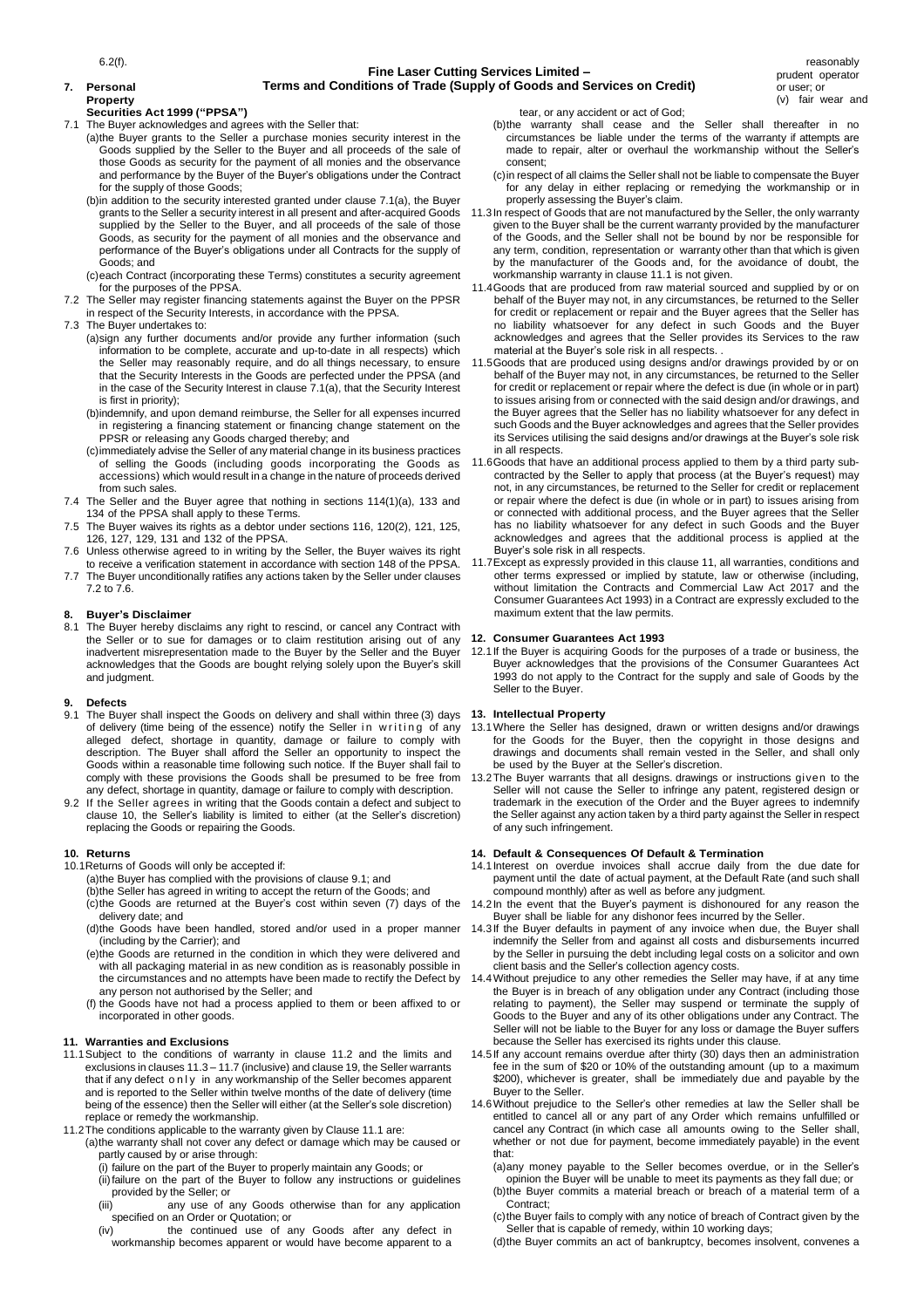meeting with its creditors or proposes or enters into an arrangement with creditors, or makes an assignment for the benefit of its creditors;

- (e)the Buyer (being an individual) dies, is adjudicated bankrupt or his or her property becomes the subject of an order made pursuant to the Protection of Personal and Property Rights Act 1988;
- (f) a receiver, manager, liquidator (provisional or otherwise) or similar person is appointed in respect of the Buyer or any asset of the Buyer;
- (g)the Buyer (being a partnership) is dissolved;
- (h)the Buyer suspends or ceases its principal business activities or enters into an agreement for the sale or proposed sale of its business or assets; or (i) the Seller has reasonable grounds to believe that the Goods (before that
- Price has been paid in full) have been or will be destroyed, damaged, endangered or removed from the Buyer's normal places of business.
- 14.7The termination of a Contract for whatever reason is without prejudice to the rights and remedies of either party in respect of any antecedent breach of that Contract.

#### **15. Security And Charge**

- 15.1Despite anything to the contrary contained in these Terms or any other rights which the Seller may have:
	- (a) where the Buyer and/or the Guarantor (if any) is the owner of land, realty or any other asset capable of being charged, both the Buyer and/or the Guarantor agree to mortgage and/or charge all of their joint and/or several interest in the said land, realty or any other asset to the Seller or the Seller's nominee to secure all amounts and other monetary obligations payable under all Contracts. The Buyer and/or the Guarantor acknowledge and agree that the Seller (or the Seller's nominee) shall be entitled to lodge where appropriate a caveat, which caveat shall be withdrawn once all payments and other monetary obligations payable under all Contracts have been met.
	- (b)should the Seller elect to proceed in any manner in accordance with this clause 15, the Buyer and/or Guarantor shall indemnify the Seller from and against all the Seller's costs and disbursements, including legal costs on a solicitor and own client basis.
	- (c)the Buyer and/or the Guarantor (if any) agree to irrevocably nominate constitute and appoint the Seller or the Seller's nominee as the Buyer's and/or Guarantor's true and lawful attorney to perform all necessary acts to give effect to the provisions of this clause 15.

#### **16. Cancellation**

- 16.1The Seller may cancel any Contract or cancel delivery of Goods at any time before the Goods are delivered by giving written notice to the Buyer. On giving such notice the Seller shall repay to the Buyer any sums paid in respect of the Price. The Seller shall not be liable for any loss or damage whatsoever arising from such cancellation.
- 16.2In the event that the Buyer cancels any Order or Contract the Buyer shall be liable for any loss incurred by the Seller (including, but not limited to, any loss of profits).
- 16.3The Buyer may not cancel an Order or a Contract for the supply of Goods and/or Services after the Seller has ordered raw materials from the Seller's suppliers or after manufacture has commenced.

#### **17. Collection and Use of Information**

17.1The Buyer and the Guarantor/s each authorise the Seller to: (a)collect, retain and use any information about the Buyer and/or Guarantors, for the purpose of assessing the Buyer's and/or Guarantor's creditworthiness or enforcing any rights under any Contract or

marketing any goods and services to the Buyer and/or the Guarantors; and

- (b)disclose information about the Buyer and/or Guarantors, whether collected by the Seller from the Buyer and/or Guarantors directly or obtained by the Seller from any other source, to any other credit provider or any credit reporting agency for the purposes of providing or obtaining a credit reference, debt collection or notifying a default by the Buyer and/or Guarantors.
- 17.2Where any of the Buyer and/or Guarantors are an individual the authorities under clause 17.1 are authorities or consents for the purposes of the Privacy Act 1993.
- 17.3The Buyer and/or Guarantors shall have the right to request the Seller for a copy of the information about the Buyer and/or Guarantors retained by the Seller and the right to request the Seller to correct any incorrect information about the Buyer and/or Guarantors held by the Seller.

#### **18. Unpaid Seller's Rights**

- 18.1Where the Buyer has left any item with Seller for repair, modification, exchange or for the Seller to perform any other Service in relation to the item and Seller has not received or been tendered the whole of the Price, or the payment has been dishonoured, the Seller shall have: (a)a lien on the item;
	- (b)the right to retain the item for the Price while the Seller is in possession of the item;

(c)a right to sell the item.

18.2The lien of the Seller shall continue despite the commencement of proceedings, or judgement for the Price having been obtained.

#### **19. General**

- 19.1If any provision of these Terms shall be invalid, void, illegal or unenforceable the validity, existence, legality and enforceability of the remaining provisions shall not be affected, prejudiced or impaired.
- 19.2These Terms and any Contract to which they apply shall be governed by the laws of New Zealand and are subject to the jurisdiction of the New Zealand courts.
- 19.3The Seller shall be under no liability whatsoever to the Buyer for any indirect and/or consequential loss and/or expense (including loss of profit) suffered by the Buyer arising out of a breach by the Seller of these Terms.
- 19.4In the event of any breach of a Contract by the Seller the remedies of the Buyer shall be limited to damages which under no circumstances shall exceed the Price of the Goods.
- 19.5The Buyer shall not be entitled to set off against, or deduct from the Price, any sums owed or claimed to be owed to the Buyer by the Seller nor to withhold payment of any invoice because part of that invoice is in dispute.
- 19.6The Seller may license or sub-contract all or any part of its rights and obligations without the Buyer's consent.
- 19.7The Seller reserves the right to review these Terms at any time. If, following any such review, there is to be any change to these Terms, then that change will take effect from the date on which the Seller notifies the Buyer of such change.
- 19.8Neither party shall be liable for any default due to any act of God, war, terrorism, strike, lock-out, industrial action, fire, flood, drought, storm or other event beyond the reasonable control of either party.
- 19.9The failure by the Seller to enforce any provision of these Terms shall not be treated as a waiver of that provision, nor shall it affect the Seller's right to subsequently enforce that provision.

### **BUYERS ACKNOWLEDGEMENT AND AGREEMENT**

In my capacity as the Buyer or as the person with authority to act for the Buyer, I acknowledge and agree with Fine Laser Cutting Services Limited (the "Seller") as follows:

- Either I am the Buyer or I am authorised by the Buyer to make this credit account application on behalf of the Buyer and to accept on behalf of the Buyer the Seller's Terms and Conditions of Trade as attached to this credit account application ("Terms");
- All of the information in this credit account application is true and correct:
- I have received a copy of and have had a reasonable opportunity to consider them prior to any order for the supply of any Goods and/or Services being made and prior to any Contract being entered into, and , and I have understood and accept the Terms; and
- 4. As from the date of this application for the supply of goods on credit, the Terms will be incorporated in and form part of all contracts/agreements made between the Seller and the Buyer for the supply and sale of goods and services and all supplies of Goods and/or Services made under a Contract are made subject to the Terms, and the Buyer will be bound by and will observe and perform the Buyer's obligations in the Terms.

**SIGNED** by or on behalf of the Buyer

*Full Name*

*Signature of Buyer or Authorised Person of the Buyer*

*\_\_\_\_\_\_\_\_\_\_\_\_\_\_\_\_\_\_\_\_\_\_\_\_\_\_\_\_\_\_\_\_\_\_\_*

*Position Held*

................................................................................................ *Date*

................................................................................................

................................................................................................